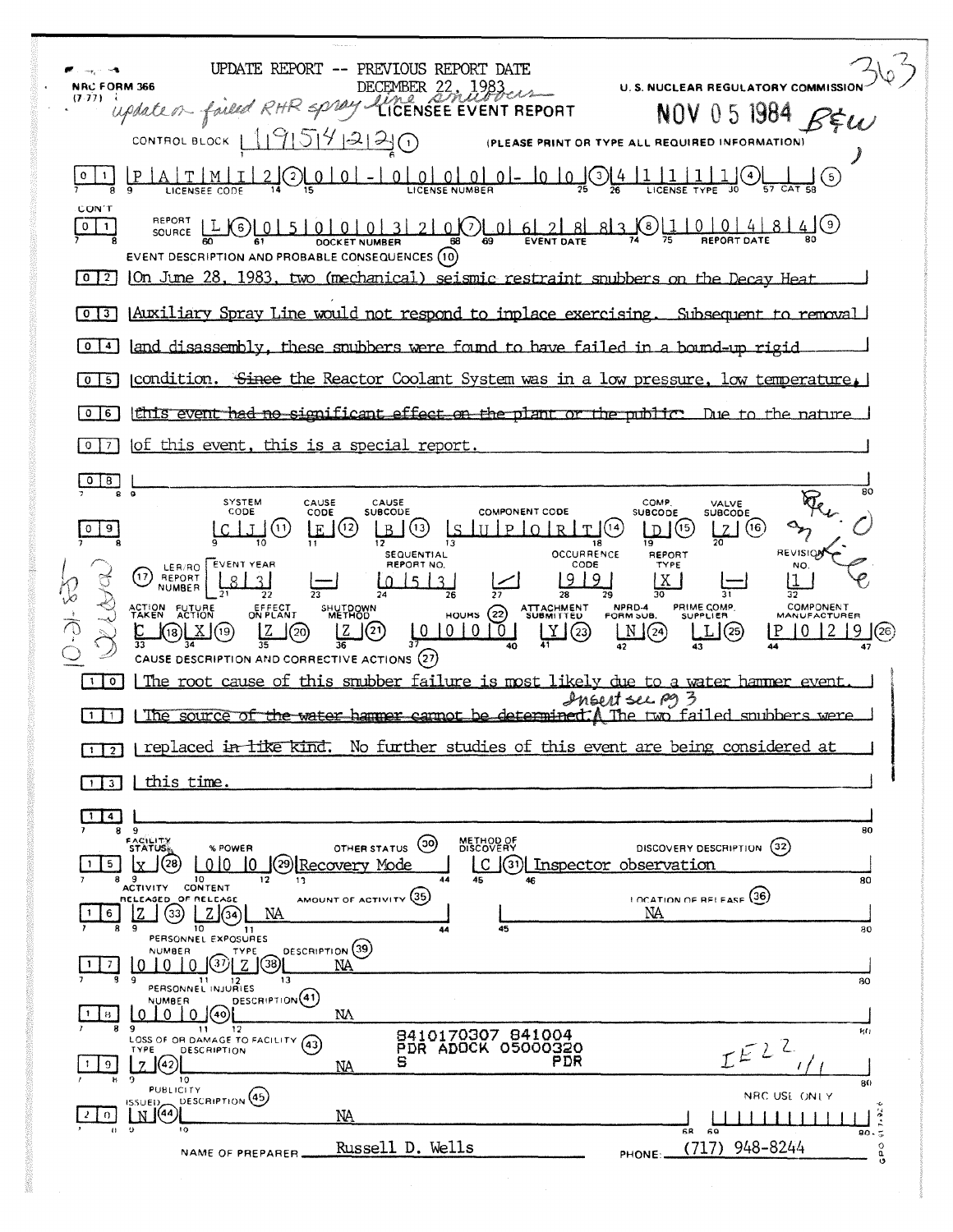#### I. EXPLANATION OF THE OCCURRENCE

On November 11, 1983, in a meeting held with the NRC Site Inspector, it was decided to report the following pipe snubber failures ae a Special Event Report.

In 1982, Electrical Power Research Institute (EPRI) initiated the first phase of the TMI-2 Mechanical Component Information and Examination Program. Four (4) mechanical snubbers removed from the Decay Heat Auxiliary spray line were inoperative and had severely damaged internals. Although these snubbers failed, their failure mode was in a bound-up or rigid condition and would most likely have performed their safety function of seismic restraint; however, they would not have responded as designed to allow thermal movements. Examination showed that these snubbers had experienced severe overloads in both extension and retraction, presumably as a result of a water hammer event or due to accident-related forces originating in the Reactor Coolant System (due to either cavitating reactor coolant pumps or from dynamic forces created in the pressurizer). Further details of the initial phase of the examination of the TMI-2 mechanical snubbers are documented in EPRI NP-2966 dated March 1965.

Since the exact cause of failure was not determined during the initial investigation, Phase II examinations were undertaken in 1983 to inspect pipe supports and additional snubbers. Subsequently, on May 4, 1983, Decay Heat Auxiliary Spray Line Piping Restraint Snubbers DHH-284-S and DHH-289-S were visually examined. At DHH-284-S, two PSA-1/4 (manufacturer's designation for a rated load of 350 pounds) snubbers were found as expected. ' The snubber housings were moderately corroded and there were no exterior indications of physical damage. At DHH-289-S, only a single PSA-1/2 (rated load of 500 pounds) snubber was found rather than a double snubber arrangement as expected. The snubber was attached horizontally to a stanchion which is welded to the pipe. The snubber housing was very heavily corroded externally. The safety wire had completely rusted away but there was no indication of external physical damage.

Following the snubber visual inspections, a second entry was made on June 28, 1983, to perform in-place functional tests on the above mentioned snubbers. This was accomplished by supporting the snubber in the horizontal position and attaching a push/pull spring scale device. Neither snubber would move using the push/pull spring scale; therefore, they failed the breakaway force test and were assumed to be "locked-up". The snubbers were replaced with like kind and given a full travel test.

On July 21, 1983, on-site disassembly and inspection found extensive internal damage and twisted and broken components in the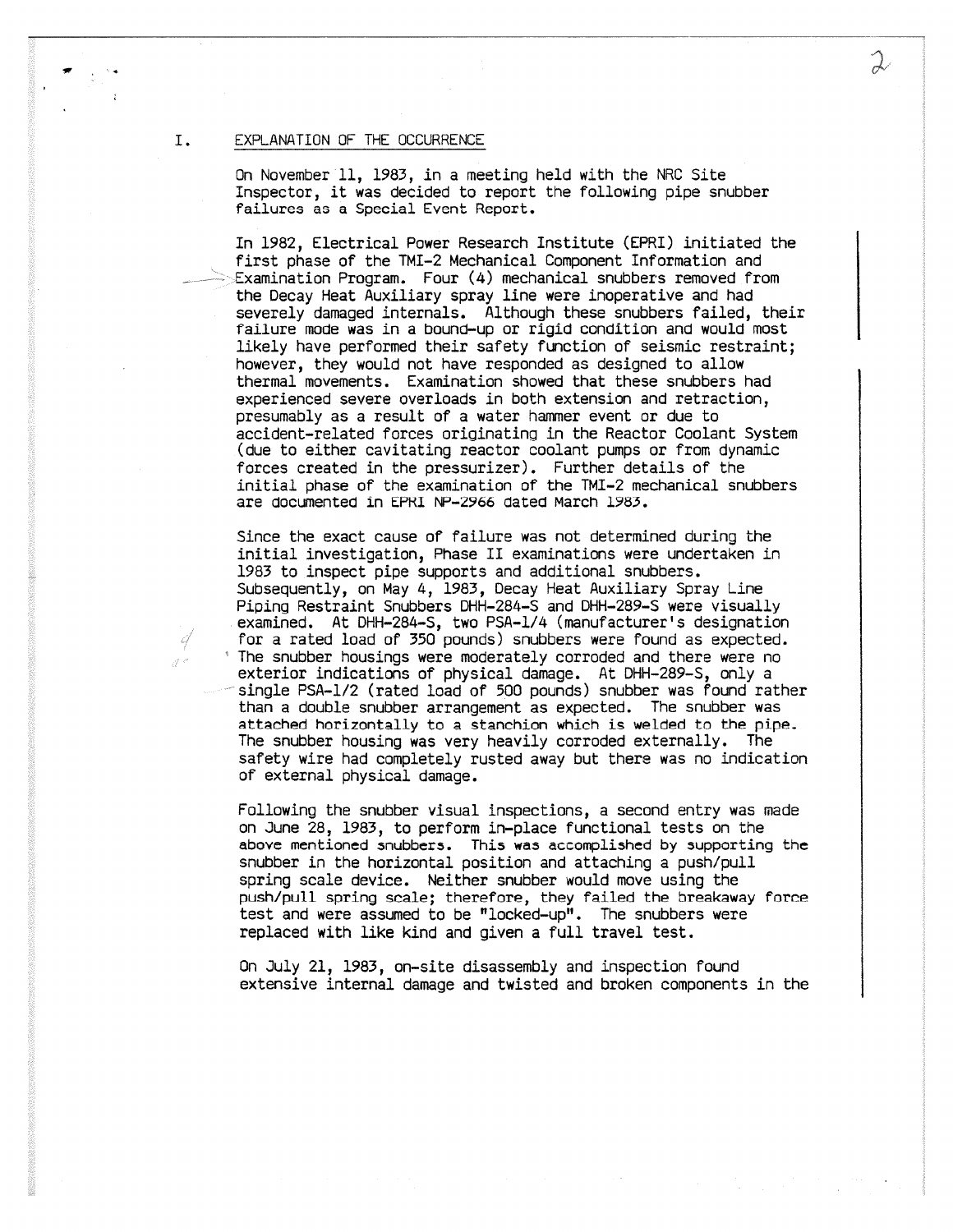former snubbers. Since the Reactor Coolant System was in a low pressure, low temperature condition, this event had no effecct on the plant or the health and safety of the public. Further details of the Phase II Examination of the TMI-2 Mechanical Snubbers are documented in EPRI NP-3593 dated July 1984.

#### II. CAUSE OF THE OCCURRENCE

Detailed system analysis concluded that the most likely cause of the snubber failures was a water hammer event rather than a vibratory motion originating from the Reactor Coolant System. Lit is not clear from the data, however, whether the source of the water hammer was from the Decay Heat Removal System, the pressurizer, or the cold leg of Reactor Coolant Pump RC-P-2A which experienced deep cavitation during the accident.

# III. CIRCUMSTANCES SURROUNDING THE OCCURRENCE

The circumstances which most probably resulted in the snubber failures are described above.

## IV. CORRECTIVE ACTIONS PLANNED

Immediate - The inoperative snubbers were replaced with like kind.

Long-Term - No further actions by GPU Nuclear are planned at this time. Licensees may desire to review the content of this event in terms of the potential for applicability at their units.

# V. COMPONENT FAILURE DATA

These snubbers were manufactured by Pacific Scientific Company; DHH-284-S - Size PSA1/4; DHH-289-S - Size PSA1/2.